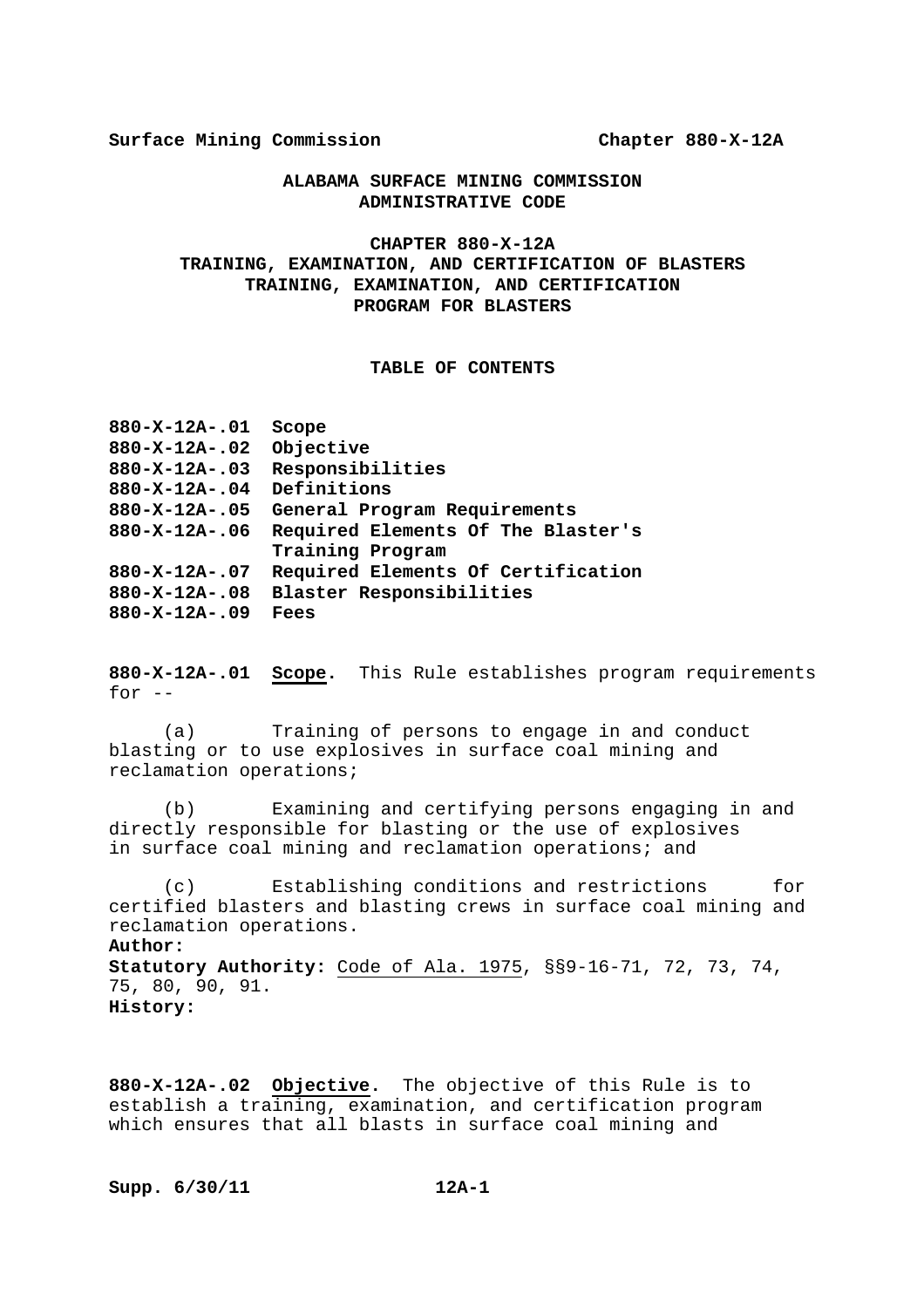#### **Chapter 880-X-12A Surface Mining Commission**

reclamation operations are designed, supervised, and executed by trained and competent persons who meet the requirements of these regulations as they relate to blasting in surface coal mining and reclamation operations.

**Author:**

**Statutory Authority:** Code of Ala. 1975, §§9-16-71, 72, 73, 74, 75, 80, 90, 91. **History:**

**880-X-12A-.03 Responsibilities.** The State Regulatory Authority shall be responsible for --

 (a) Developing and administering a training, examination and certification program pursuant to the Act;

(b) Revocation or suspension of certification;

 (c) Requiring, in accordance with the Act that any person who performs as a certified blaster in surface coal mining and reclamation operations in the State shall be tested and certified by the State Regulatory Authority; and

 (d) Collecting, maintaining, and providing the Office of Surface Mining with data on training, test results, and other information the Office of Surface Mining may require with respect to a State Program. **Author: Statutory Authority:** Code of Ala. 1975, §§9-16-71, 72, 73, 74, 75, 80, 90, 91.

**History:**

**880-X-12A-.04 Definitions.** For a listing of definitions used in this Rule see Rule 880-X-2A-.06. **Author: Statutory Authority:** Code of Ala. 1975, §§9-16-71, 72, 73, 74, 75, 80, 90, 91. **History:**

**880-X-12A-.05 General Program Requirements.**

(1) Operators shall --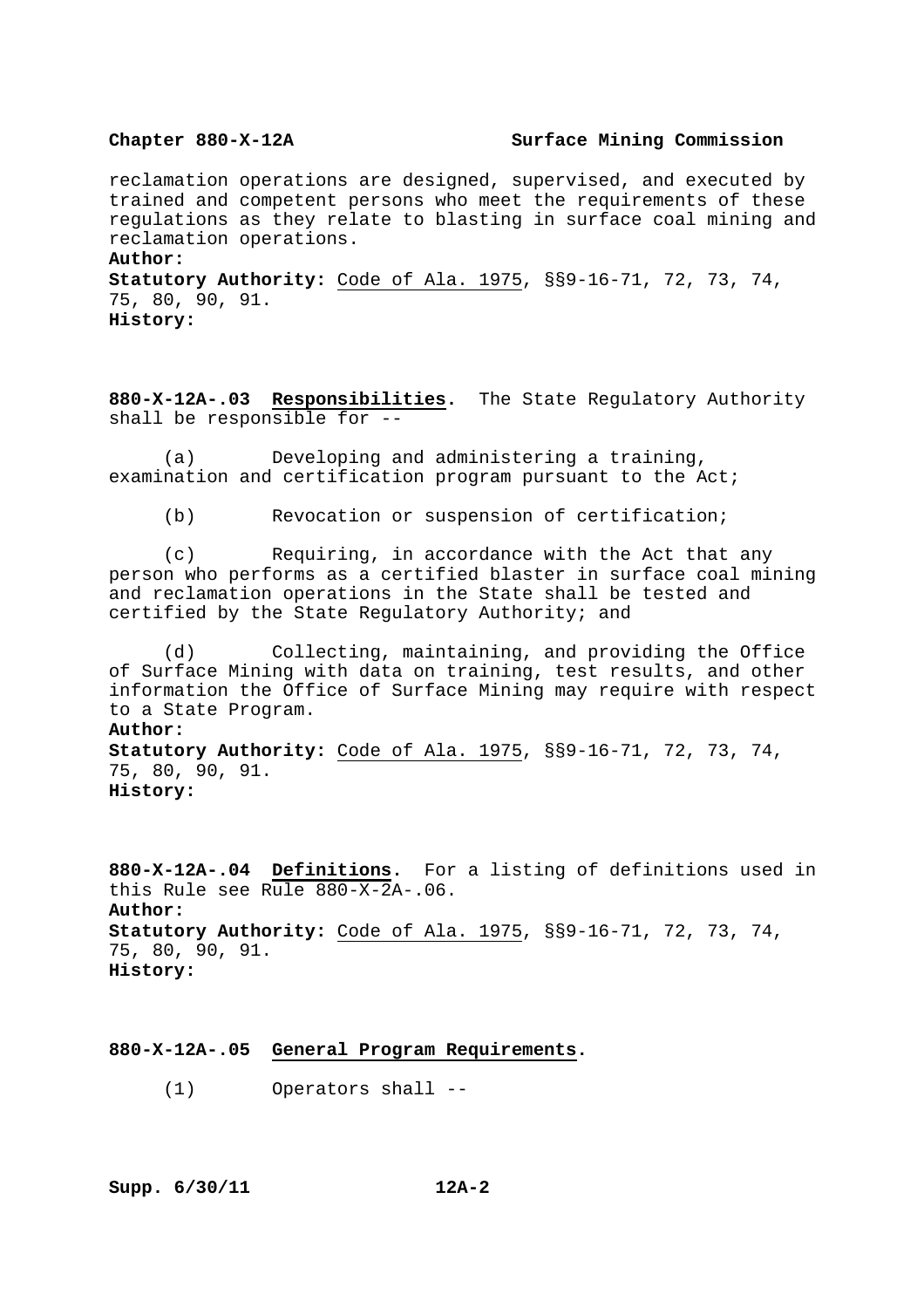(a) Designate a certified blaster(s) as blaster(s)-in-charge for each blast to be detonated in surface coal mining and reclamation operations;

 (b) Ensure that all employees who perform blasting tasks under the supervision of a blaster-in-charge have training in the use and handling of explosives;

 (c) Limit the size of a blasting crew supervised by a properly certified blaster-in-charge such that the operator ensures that its blaster(s)-in-charge can provide adequate direct supervision to crew members and remain in control of blast design, preparation, and execution so that blasting complies with applicable State and Federal regulations; and

 (d) Ensure that a blaster-in-charge supervises no more than one crew at any given time.

(2) A blaster-in-charge shall --

 (a) Ensure that blast design and execution meet standards prescribed in Rules 880-X-10C-.30 - 880-X-10C-.35 or 880-X-10D-.28 - 880-X-10D-.32 and Rule 880-X-12A;

 (b) Directly supervise blast preparation and execution at the blast site to ensure that such standards are met; and

 (c) Be present at the site when the blast is detonated. **Author: Statutory Authority:** Code of Ala. 1975, §§9-16-71, 72, 73, 74, 75, 80, 90, 91. **History:**

# **880-X-12A-.06 Required Elements Of An Approved Blaster's Training Program.**

 (1) An approved blasters training program shall include, but not be limited to, 40-hours of blaster instructions employing --

- (a) Class room lectures;
- (b) Laboratory demonstrations;
- (c) Visual aids; and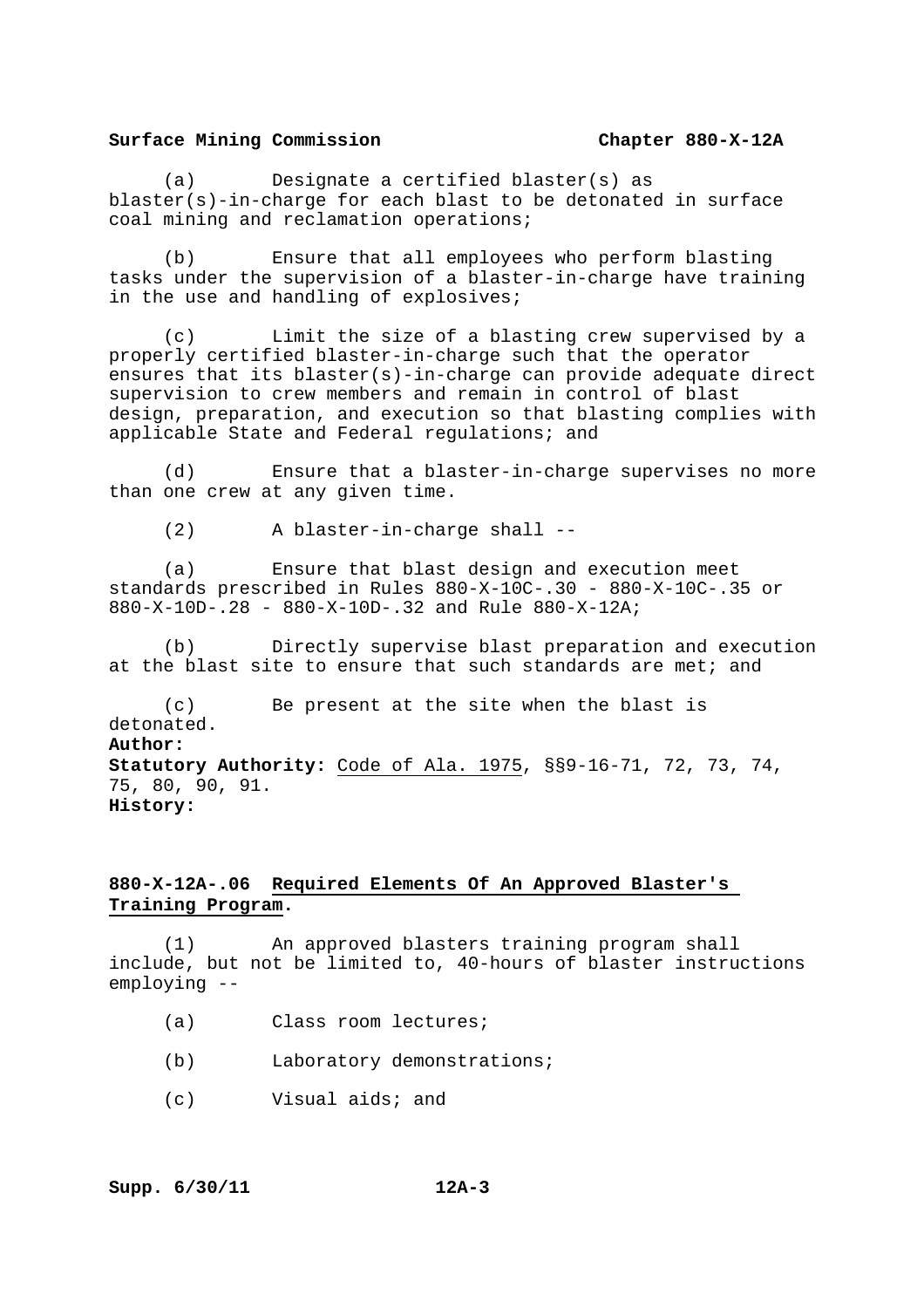## **Chapter 880-X-12A Surface Mining Commission**

 (d) Student participation in the design and implementation of simulated blasting patterns.

 (2) The approved training program shall cover, but not be limited to, the following subjects:

(a) Basic techniques of blasting;

 (b) Safety practices in blasting and handling explosives;

 (c) Current State and Federal laws and regulations concerning the use of explosives;

(d) Blast pattern design; and

(e) Blast monitoring techniques.

**Author: Statutory Authority:** Code of Ala. 1975, §§9-16-71, 72, 73, 74, 75, 80, 90, 91. **History:**

## **880-X-12A-.07 Required Elements Of Certification.**

(1) Initial Certification.

 (a) Each applicant who has satisfactorily completed an approved training program and has successfully passed the comprehensive written examination prior to January 1, 1982, may be recertified under these regulations provided that the applicant:

 1. Has sustained no blasting violations that have not been resolved;

2. Maintained a valid State license; and

3. Actively been engaged in blasting.

 (b) Applicants seeking blaster certification after January 1, 1982, shall be required to:

 1. Complete a State approved blaster's training program;

 2. Pass the comprehensive written examination with a score of 70% or better; and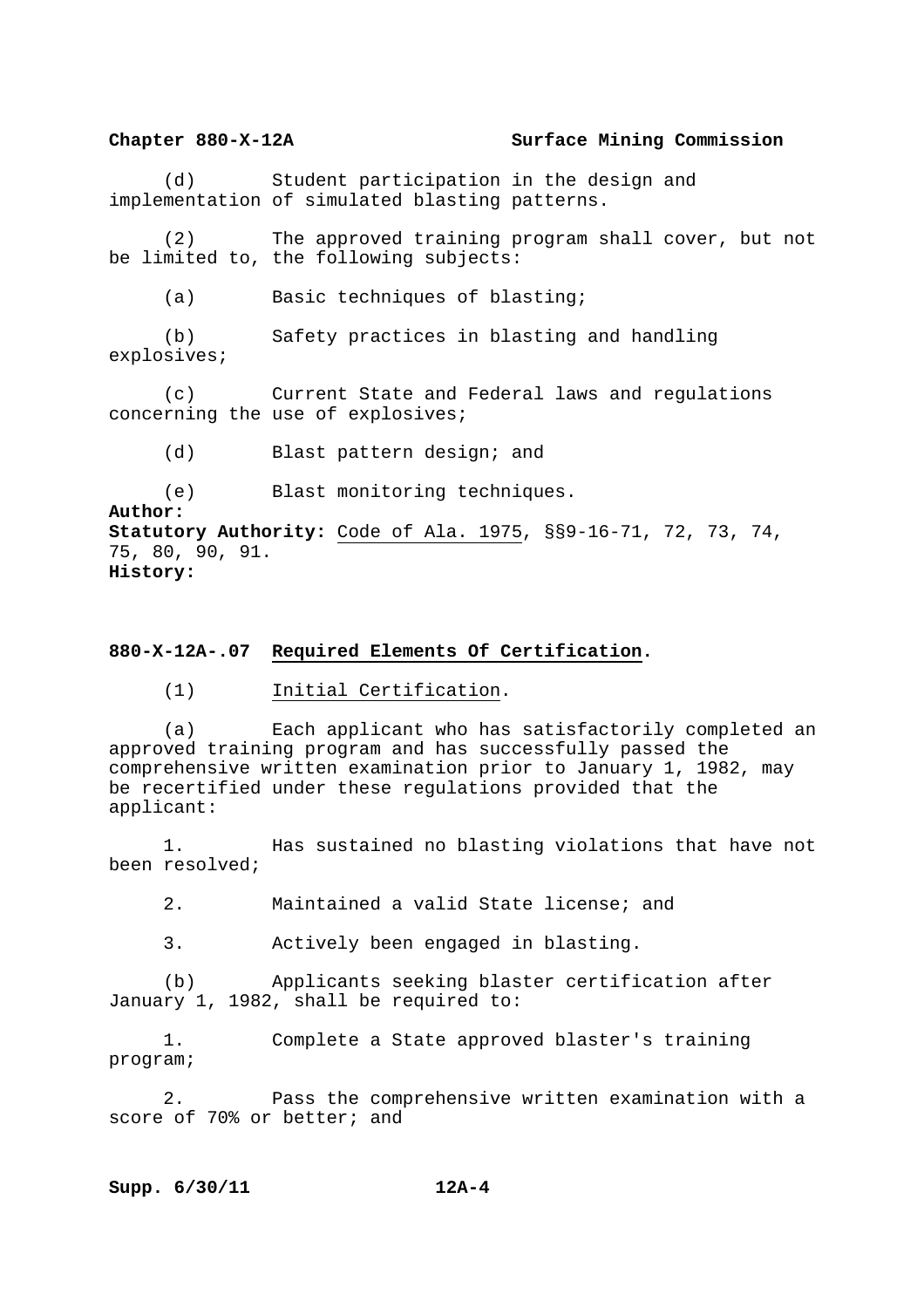3. Have one year of creditable blasting experience.

(2) Examination.

 (a) Each applicant for blaster's certification shall receive written notification from the State Regulatory Authority within 30 days of examination, as to the applicant's certification status.

 (b) Applicants who fail to qualify in the examination after two attempts must reapply for certification by submitting a new application to the State Regulatory Authority.

 (3) Reciprocity. The State Regulatory Authority may grant certification to persons holding valid certifications issued by another state, providing the requirements for certification in such state are substantially equivalent to those of Alabama.

(4) Terms and conditions of certification.

 (a) Certification shall be for a period of three years.

 (b) The certificate shall include the blaster's name, company affiliation, and issue and expiration dates. An identification card will be issued to each certified blaster, which bears name, address, physical data, and recent photograph of blaster. The card remains the property of the State of Alabama.

 (c) Each certified blaster shall, upon request, exhibit his blaster's certification to any duly authorized representative of the State Regulatory Authority.

 (d) Certification shall not be reassigned or transferred.

 (e) Certified Blasters shall take every reasonable precaution to protect their certificates from loss, theft, or unauthorized duplication. Any such occurrence shall be reported immediately to the State Regulatory Authority.

(5) Renewal.

 (a) To maintain uninterrupted certification each certified blaster shall apply for recertification no later than 90 days prior to expiration of the term of certification.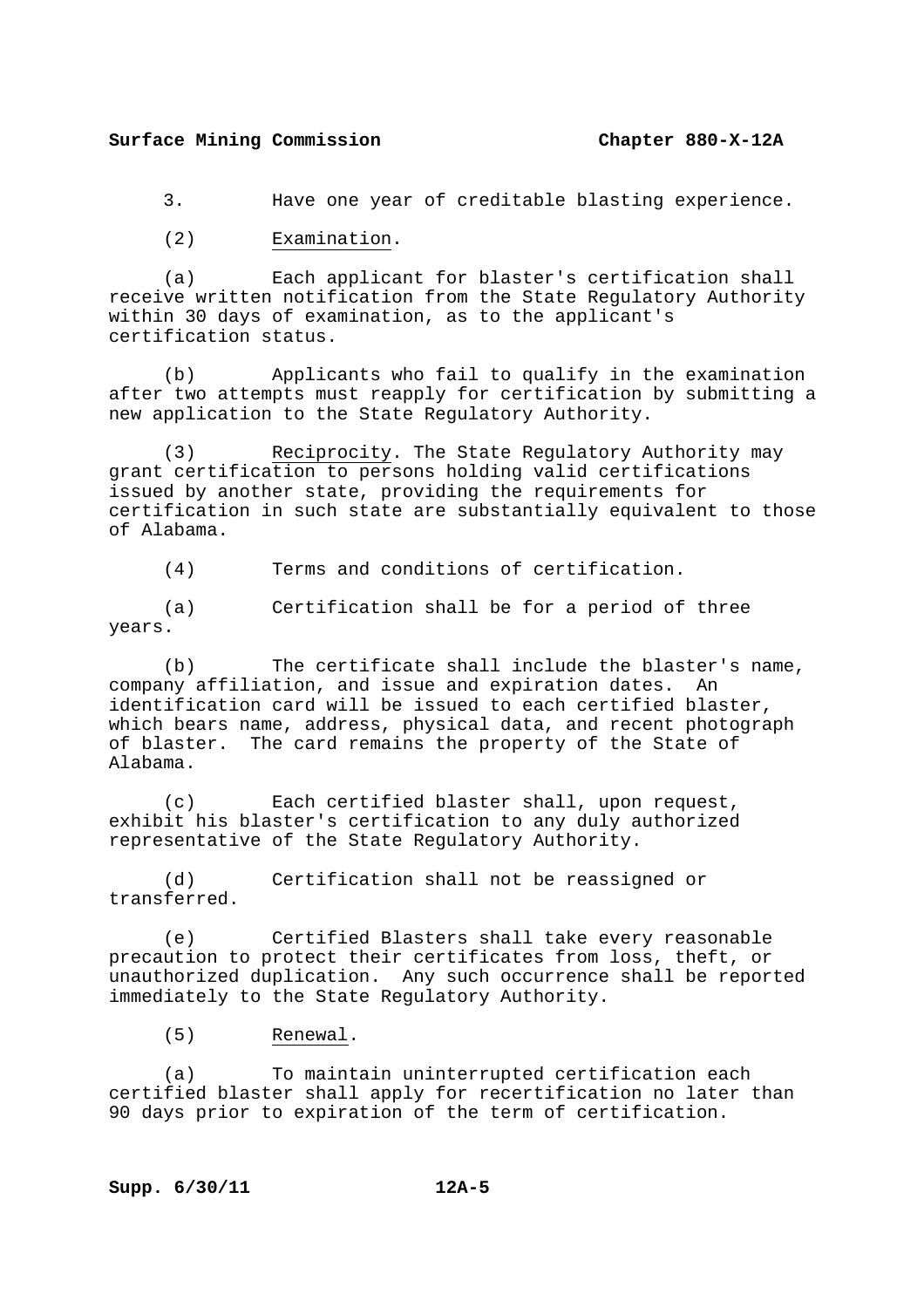#### **Chapter 880-X-12A Surface Mining Commission**

 (b) To qualify for renewal of certification each certified blaster shall demonstrate employment in the coal mine blasting profession during 12 months of the previous certification period, and one of the following.

 1. Provide proof of completion of 12 contact hours of continuing education training courses approved by the ASMC during the 36 month period immediately prior to application for renewal, or;

 2. Pass the comprehensive exam with a score of 70% or better within the 12 month period immediately prior to application for renewal.

 (6) Approval of continuing education training courses. Continuing education training courses must be approved by the ASMC for credit in meeting the requirements of paragraph  $(5)(b)1$ . Courses must be relevant to coal mine blasting and a description of the materials covered, time of instruction, and qualifications of instructors must be provided.

(7) Suspension and Revocation.

 (a) The State Regulatory Authority, when practicable, following written notice and opportunity for a hearing, may, and upon a finding of willful misconduct, shall suspend or revoke the certification of a blaster during the term of the certification, or take other necessary action for any of the following reasons:

 1. Non-compliance with any order of the State Regulatory Authority.

 2. Unlawful use in the work-place of, or current addiction to, alcohol, narcotics, or other dangerous drugs.

 3. Violation of any provision of State or Federal explosive laws or regulations.

 4. Providing false information or a misrepresentation to obtain certification.

 (b) If advanced notice and opportunity for a hearing cannot be provided, an opportunity for a hearing shall be provided as soon as practical following the suspension, revocation, or other adverse action.

 (c) Upon notice of a revocation, the blaster shall immediately surrender to the State Regulatory Authority the revoked certificate. **Author:** Randall C. Johnson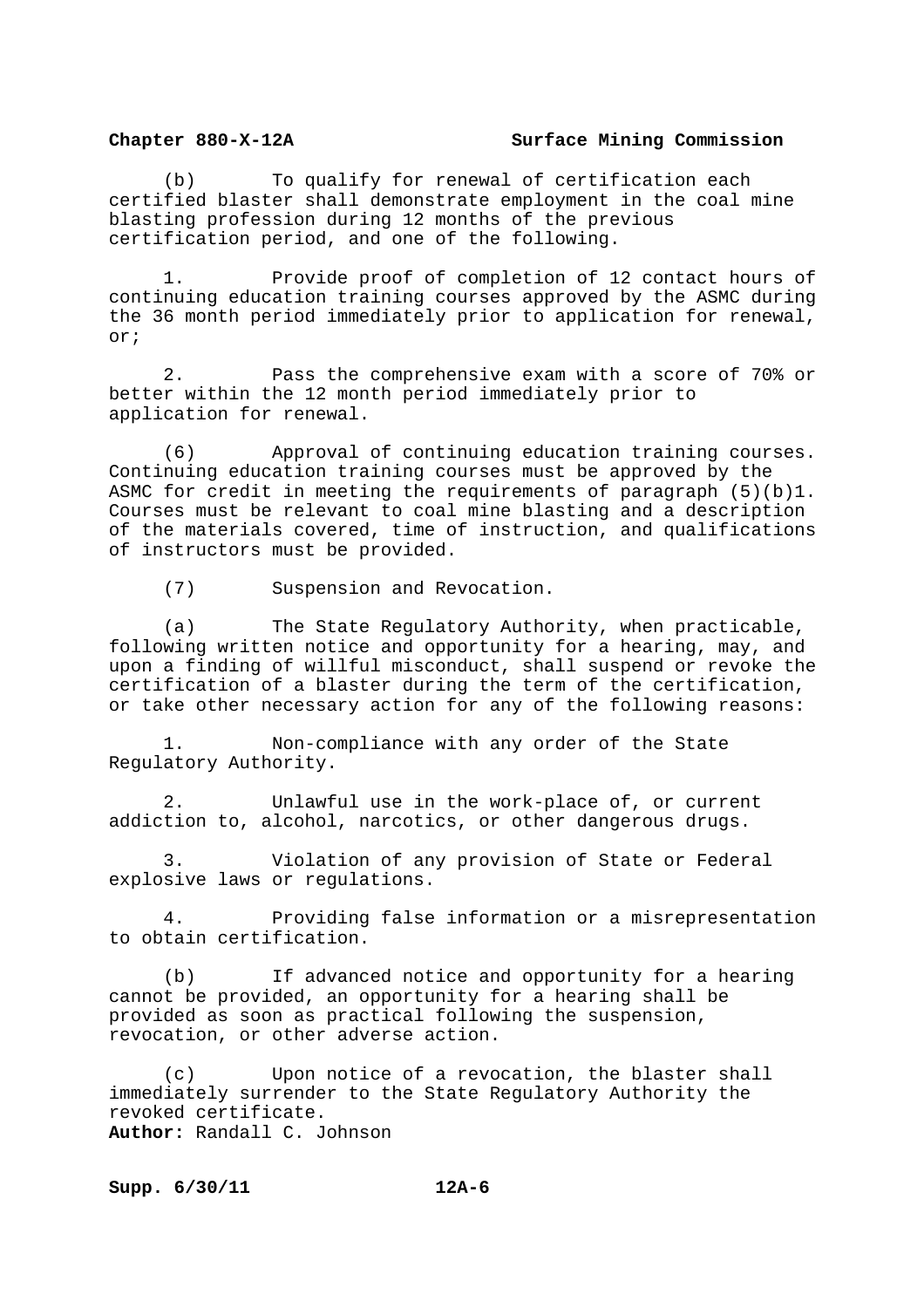**Statutory Authority:** Code of Ala. 1975, §§9-16-71, 72, 73, 74, 75, 80, 90, 91. **History:** May 20, 1982; **Amended:** Filed: September 21, 1993; effective November 20, 1993.

**880-X-12A-.08 Certified Blaster Responsibility.** A blaster-in-charge shall be responsible for determining that --

 (a) Diameter, spacing, burden, depth, stemming depth or weight of each explosive charge per hole meet criteria for safe and effective blasting;

 (b) Explosive charge per delay does not exceed that imposed by State regulations to control air overpressure and ground particulate vibrations;

 (c) Qualified persons are engaged in the drilling, loading, tamping, and connecting of explosive devices used in blasting operations;

 (d) Each blasting log is completed and signed immediately following execution of each respective blast;

 (e) No charge is detonated unless he is present to physically detonate the charge or give the order to detonate the charge; and

 (f) Only authorized members of the blasting crew perform general blasting operations, such as loading and unloading explosives at the blasting site, preparing explosives for use in blasting, transporting explosives at or near the job site, loading explosives into drill holes, and stemming or otherwise preparing explosives for detonation. A blaster-in-charge may delegate these duties to members of the blasting crew only if he personally issues instructions and supervises them.

## **Author:**

**Statutory Authority:** Code of Ala. 1975, §§9-16-71, 72, 73, 74, 75, 80, 90, 91. **History:** 

### **880-X-12A-.09 Fees.**

 (a) Certification Fee. Each applicant for blaster certification shall pay a non-refundable application fee of